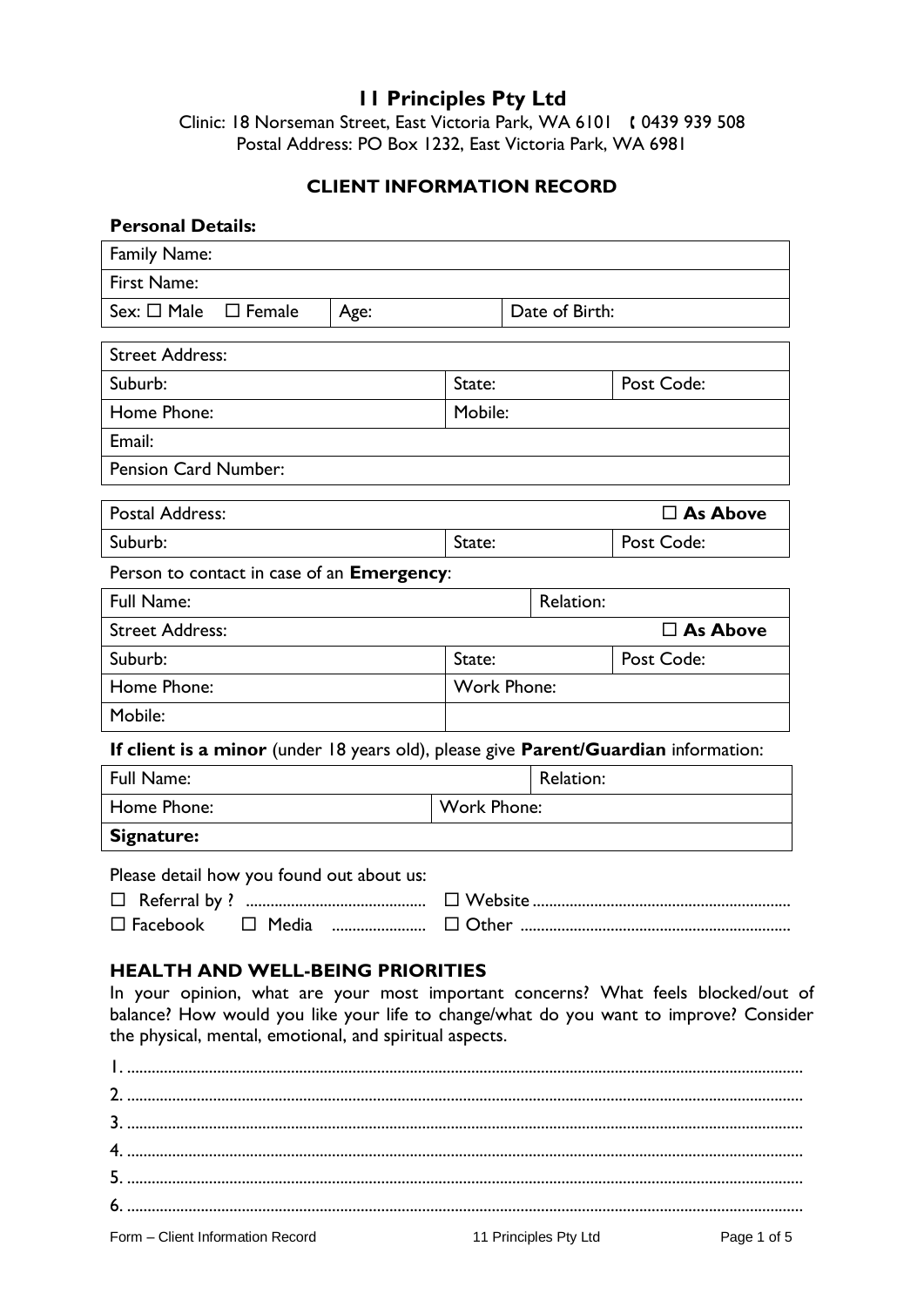# **IMMUNISATIONS AND DISEASES** Indicate any '**childhood' or actual diseases** you have had with a **TICK**.

|                                                                                                                                                                                                                                                                                               | Indicate any immunisations you received as a child or an adult with a $\boxtimes$ CROSS.                                                                                               |                                                                                                                                                                                                                            |                                                                                                                                      |
|-----------------------------------------------------------------------------------------------------------------------------------------------------------------------------------------------------------------------------------------------------------------------------------------------|----------------------------------------------------------------------------------------------------------------------------------------------------------------------------------------|----------------------------------------------------------------------------------------------------------------------------------------------------------------------------------------------------------------------------|--------------------------------------------------------------------------------------------------------------------------------------|
| $\Box$ Chicken Pox<br>$\Box$ Diphtheria<br>$\Box$ German Measles<br>$\Box$ Measles<br>$\Box$ Mumps<br>$\Box$ Polio<br>$\Box$ Rheumatic Fever<br>$\Box$ Scarlet Fever<br>$\Box$ Tuberculosis<br>$\Box$ Whooping cough $\Box$ Ross River Fever<br>$\Box$ Epstein Barr Virus $\Box$ Lyme Disease | $\Box$ Hepatitis A<br>$\Box$ Hepatitis B<br>$\Box$ Influenza<br>$\Box$ Tetanus<br>$\Box$ Cholera<br>$\Box$ Dengue Fever<br>$\Box$ Malaria<br>$\Box$ Smallpox<br>$\Box$ Glandular Fever | $\Box$ Triple Antigen<br>$\Box$ Rubella Vaccine (12yo girls)<br>$\Box$ BCG (for Tuberculosis)<br>$\Box$ MCV4 (meningitis)<br>$\Box$ Pneumococcal (PCV)<br>$\Box$ Meningococcal C<br>$\Box$ Rotavirus<br>$\Box$ HPV (girls) | $\Box$ dTpa (Diptheria, Tetanus, Pertussis)<br>$\Box$ MMR (Measles, Mumps and Rubella)<br>$\Box$ Hib (Haemophilus Influenza B virus) |
| <b>ILLNESSES AND CONDITIONS</b>                                                                                                                                                                                                                                                               | Please $\boxtimes$ TICK any CURRENT illnesses or conditions.                                                                                                                           |                                                                                                                                                                                                                            | Please place a $\boxtimes$ CROSS next to any past illnesses or conditions you no longer suffer from                                  |
| Skin:<br>$\Box$ Bruise Easily                                                                                                                                                                                                                                                                 | $\Box$ Eczema                                                                                                                                                                          | $\Box$ Psoriasis                                                                                                                                                                                                           | $\Box$ Discoloration                                                                                                                 |
| $\Box$ Itching                                                                                                                                                                                                                                                                                | $\Box$ Acne                                                                                                                                                                            |                                                                                                                                                                                                                            |                                                                                                                                      |
| <b>Musculoskeletal System:</b>                                                                                                                                                                                                                                                                |                                                                                                                                                                                        |                                                                                                                                                                                                                            |                                                                                                                                      |
| $\Box$ Neck Pain/Stiffness<br>$\Box$ Pain between Shoulder blades<br>$\Box$ Low Back Pain/Stiffness<br>$\Box$ Pain/Tingling in Feet - R or L<br>$\Box$ Rheumatoid Arthritis                                                                                                                   |                                                                                                                                                                                        | $\square$ Upper Back Pain<br>$\Box$ Hip Pain<br>$\Box$ Knee Pain or Swelling – R or L<br>$\Box$ Chronic Sprains or lax joints – R or L<br>$\Box$ Osteo-Arthritis                                                           | $\Box$ Clicking jaw<br>$\Box$ Gout                                                                                                   |
| Eyes, Ears, Nose & Throat:                                                                                                                                                                                                                                                                    |                                                                                                                                                                                        |                                                                                                                                                                                                                            |                                                                                                                                      |
| $\Box$ Frequent Colds $\Box$ Sore Throat<br>$\Box$ Hay fever<br>$\Box$ Dentures                                                                                                                                                                                                               | $\Box$ Vision Problems<br>$\Box$ Dental Problems                                                                                                                                       | $\square$ Tonsillitis<br>$\Box$ Ringing in Ears                                                                                                                                                                            | $\Box$ Sinusitis<br>$\Box$ Herpes                                                                                                    |
| Nervous System - Brain and Nerves:                                                                                                                                                                                                                                                            |                                                                                                                                                                                        |                                                                                                                                                                                                                            |                                                                                                                                      |
| $\Box$ Anxiety<br>$\square$ Forgetfulness<br>$\Box$ Low motivation                                                                                                                                                                                                                            | $\Box$ Depression<br>$\Box$ Brain Fog<br>$\Box$ Alcoholism                                                                                                                             | $\Box$ Nervousness<br>$\square$ "Wired" feeling<br>$\Box$ Drug Dependency $\Box$ Loss of Sleep                                                                                                                             | $\Box$ Panic Attacks<br>$\Box$ Hyperactivity                                                                                         |
| <b>Gastrointestinal:</b>                                                                                                                                                                                                                                                                      |                                                                                                                                                                                        |                                                                                                                                                                                                                            |                                                                                                                                      |
| $\Box$ Bad Breath<br>$\Box$ Bloating/Fullness<br>$\Box$ Poor Appetite                                                                                                                                                                                                                         | $\Box$ Heartburn<br>$\Box$ Fatigue after Eating $\Box$ Diarrhoea                                                                                                                       | $\Box$ Stomach Cramps<br>$\Box$ Excessive Appetite $\Box$ Trouble Losing Weight                                                                                                                                            | $\Box$ Gas / Wind/Burping<br>$\Box$ Constipation $\Box$ IBS                                                                          |
| Cardiovascular/Respiratory:                                                                                                                                                                                                                                                                   |                                                                                                                                                                                        |                                                                                                                                                                                                                            |                                                                                                                                      |
| $\Box$ Cold Hands/Feet<br>$\Box$ High Cholesterol<br>$\Box$ Emphysema                                                                                                                                                                                                                         | $\Box$ Poor Circulation<br>$\Box$ Chest Pain                                                                                                                                           | $\Box$ Hypertension<br>$\square$ Asthma/Wheeze                                                                                                                                                                             | $\Box$ Low Blood Pressure<br>$\Box$ Chronic Cough                                                                                    |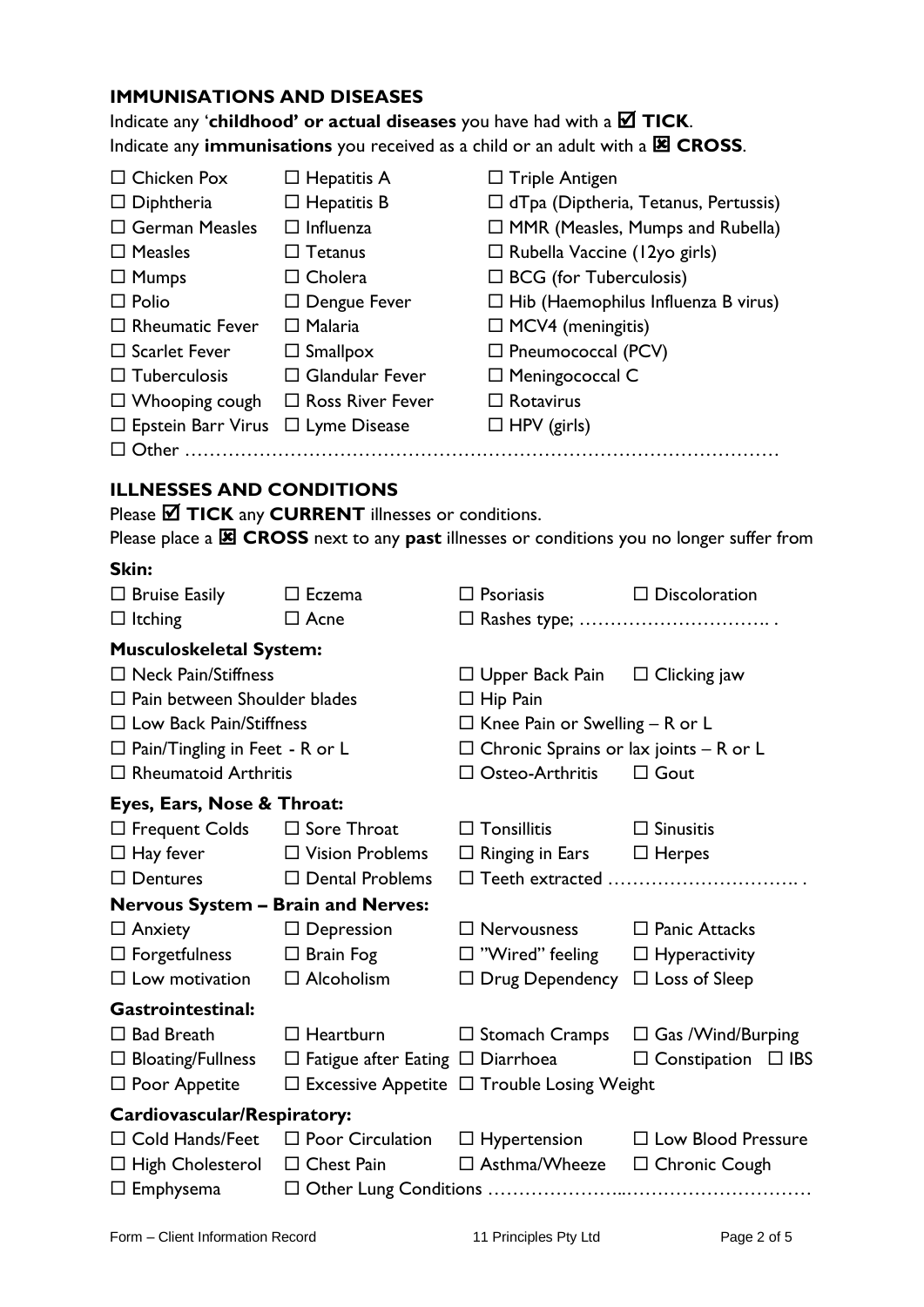| <b>Endocrine/Hematology:</b>           |                                                    |
|----------------------------------------|----------------------------------------------------|
| $\Box$ Anaemia (low Iron Levels)       | $\Box$ Diabetes Type I or Type II                  |
| $\Box$ Low Blood Sugar (Hypoglycaemia) | $\Box$ Sluggish Metabolism                         |
| $\Box$ Metabolic Syndrome              | $\Box$ Thyroid Gland (over-active or under-active) |
| $\Box$ Hormone Problems                |                                                    |
| <b>Male/Female:</b>                    |                                                    |
| $\Box$ Polycystic Ovary (PCOS)         | $\Box$ Prostate enlargement                        |
| $\Box$ Premenstrual issues             | $\Box$ Erectile dysfunction                        |
| $\Box$ Poor fertility                  | $\Box$ Low Libido                                  |
| $\Box$ Other gynaecological            | $\Box$ Incontinence (stress or other)              |
| Cancer:                                |                                                    |
|                                        |                                                    |
|                                        |                                                    |

Please indicate on the diagrams below with a cross or shading, and make a note about, any areas of pain, discomfort or problems.





#### **HOSPITALISATIONS AND ACCIDENTS**

Please list all hospitalisations including any **surgeries and operations**. List all other **injuries or traumas** including accidents (e.g. scars) and their location – L or R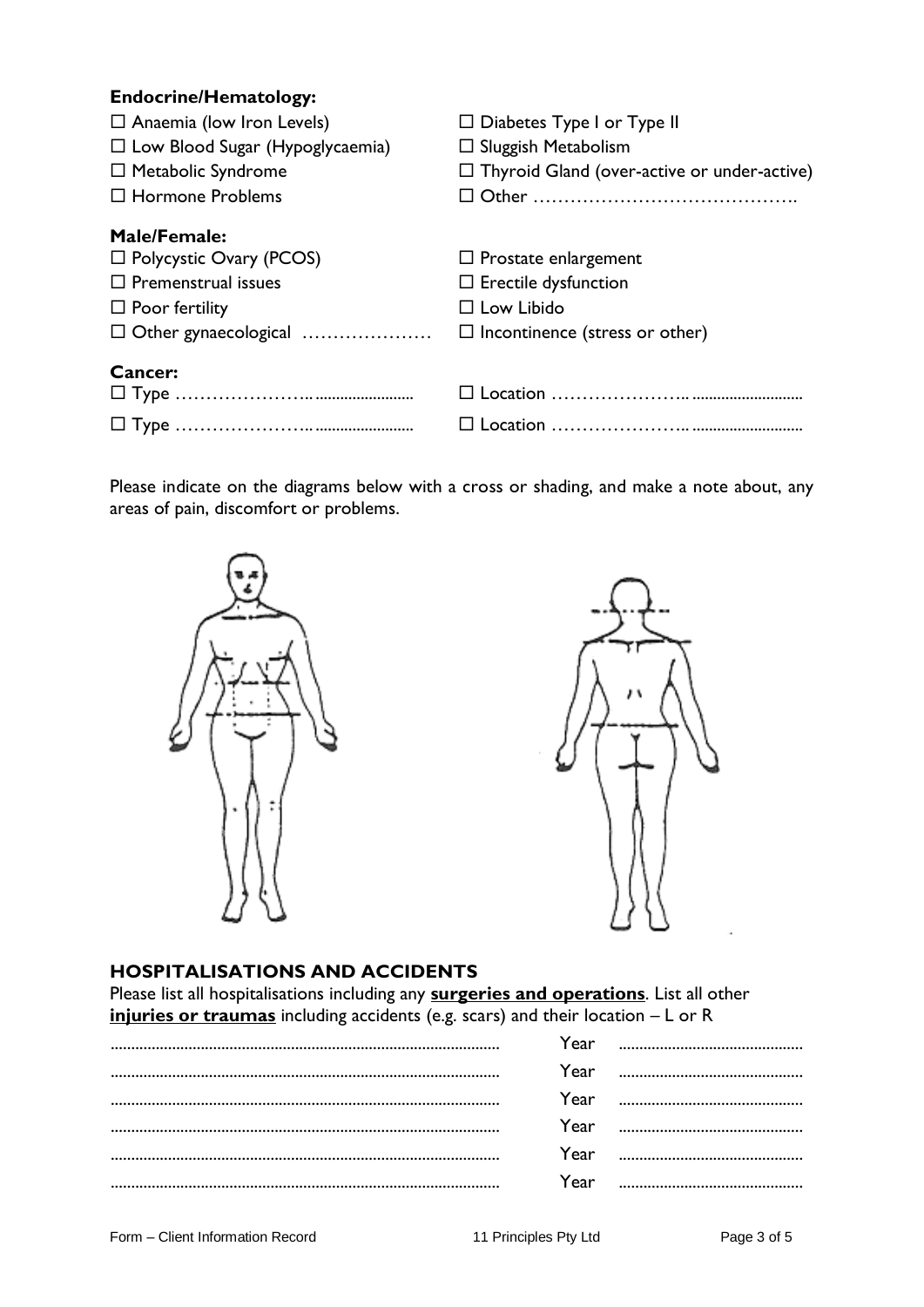### **FAMILY HISTORY**

Please indicate if any of your **blood relatives** have suffered from the following disorders or illnesses. Circle the appropriate ones for grandparents.

), Diabetes (Type I or II?), Asthma, Heart Disease, Stoke, Cancer (type -High Blood Pressure, High Cholesterol, Alcoholism, Drug Dependency, Mental Health Issues

| Father (Living or Deceased?) Age | Mother (Living or Deceased?) Age |
|----------------------------------|----------------------------------|
|                                  |                                  |
|                                  |                                  |
|                                  |                                  |

| <b>Brother or Sister</b> | Age | Medical Problems/Health Conditions |
|--------------------------|-----|------------------------------------|
|                          |     |                                    |
|                          |     |                                    |
|                          |     |                                    |
|                          |     |                                    |

#### **SOCIAL HISTORY**

Helps us to determine how your current lifestyle is affecting your overall health/well-being.

| Do you have a support person/ someone you can discuss problems with? Y N |  |
|--------------------------------------------------------------------------|--|